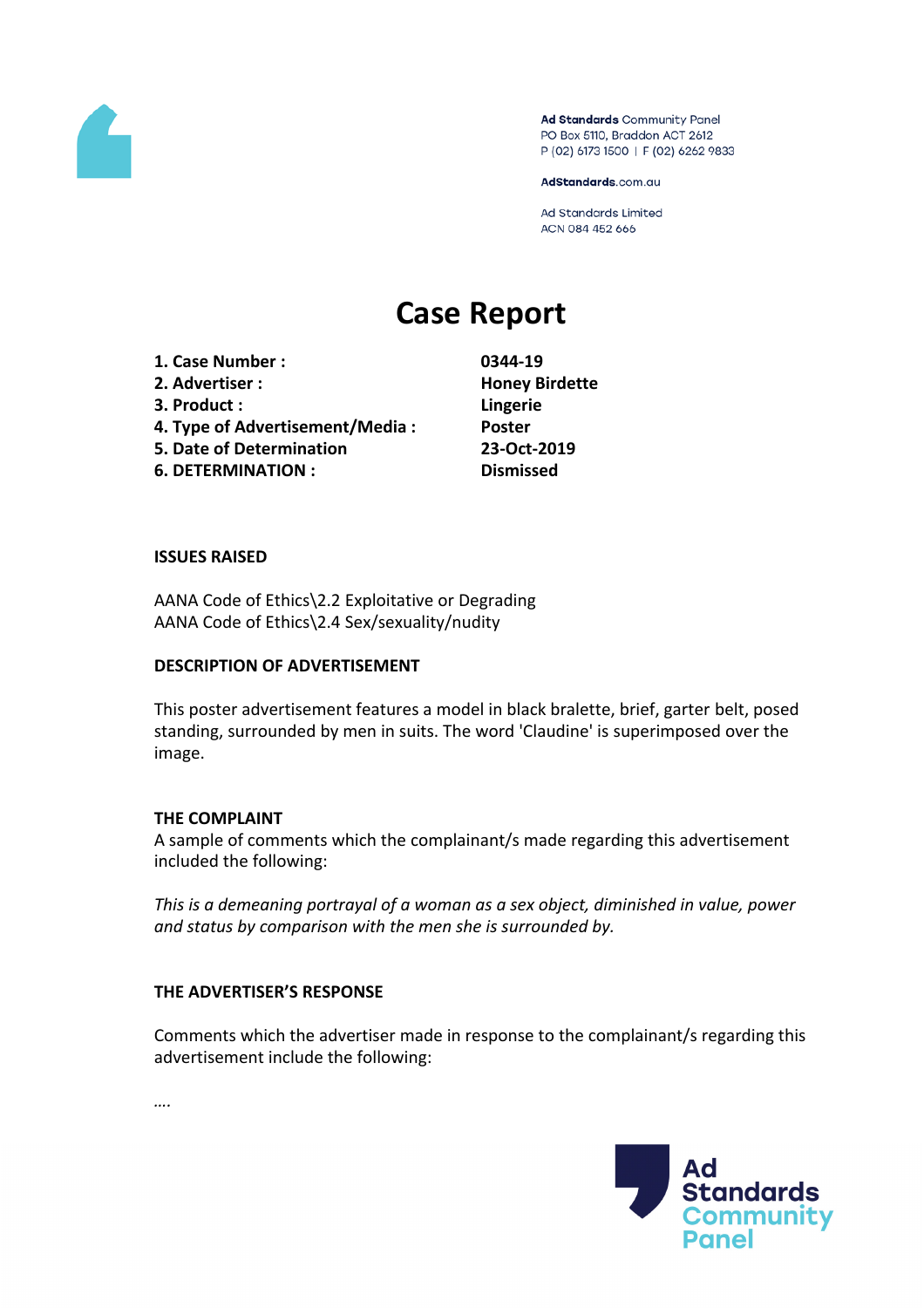

*How is this demeaning? How is she diminished in value, power and status in comparison with the bodyguards surrounding her? There to protect*

*To simplify it … Sarah Stevens is surrounded by Security Guards in a shoot called Bodyguard which is why the lovely gents are wearing suits and security earpieces, based in the starlet location in Hollywood. It's fairly obvious and one of our most tame campaigns.*

*Sarah Stevens is from the high profile One Management agency based in New York. She previously modelled for many lingerie companies world-wide in similar products. She is a also a model that is empowered by the product that she is wearing and that we sell in-store. In order to sell it (like any other retailer) we need to show it.*

*If a model in an advertisement is confident it doesn't automatically mean that she is "demeaned" or "undervalued" or lacking in "power". As far as I am aware I didn't open shops in Saudi Arabia where women are forced to cover up to protect themselves from men's dirty thoughts.*

*It means that she is simply a model advertising lingerie for a lingerie store and is not ashamed to be confident or empowered. Referring to her as a sex object is highly offensive to the model, to women, and to 2019. You would see more skin at the beach.*

*Why are we teaching young girls and women to be ashamed of their bodies? The female form not a matter of vulgarity or indecency.*

*We are here to empower women and we are going to continue to do that.*

## **THE DETERMINATION**

The Ad Standards Community Panel (the Panel) considered whether this advertisement breaches Section 2 of the AANA Code of Ethics (the Code).

The Panel noted the complainant's concern that the advertisement is a demeaning portrayal of a woman as a sexual plaything.

The Panel viewed the advertisement and noted the advertiser's response.

The Panel considered whether the advertisement was in breach of Section 2.2 of the Code. Section 2.2 of the Code states: "Advertising or marketing communications should not employ sexual appeal in a manner which is exploitative or degrading of any individual or group of people."

The Panel noted the complainant's concern that the advertisement is demeaning of the woman.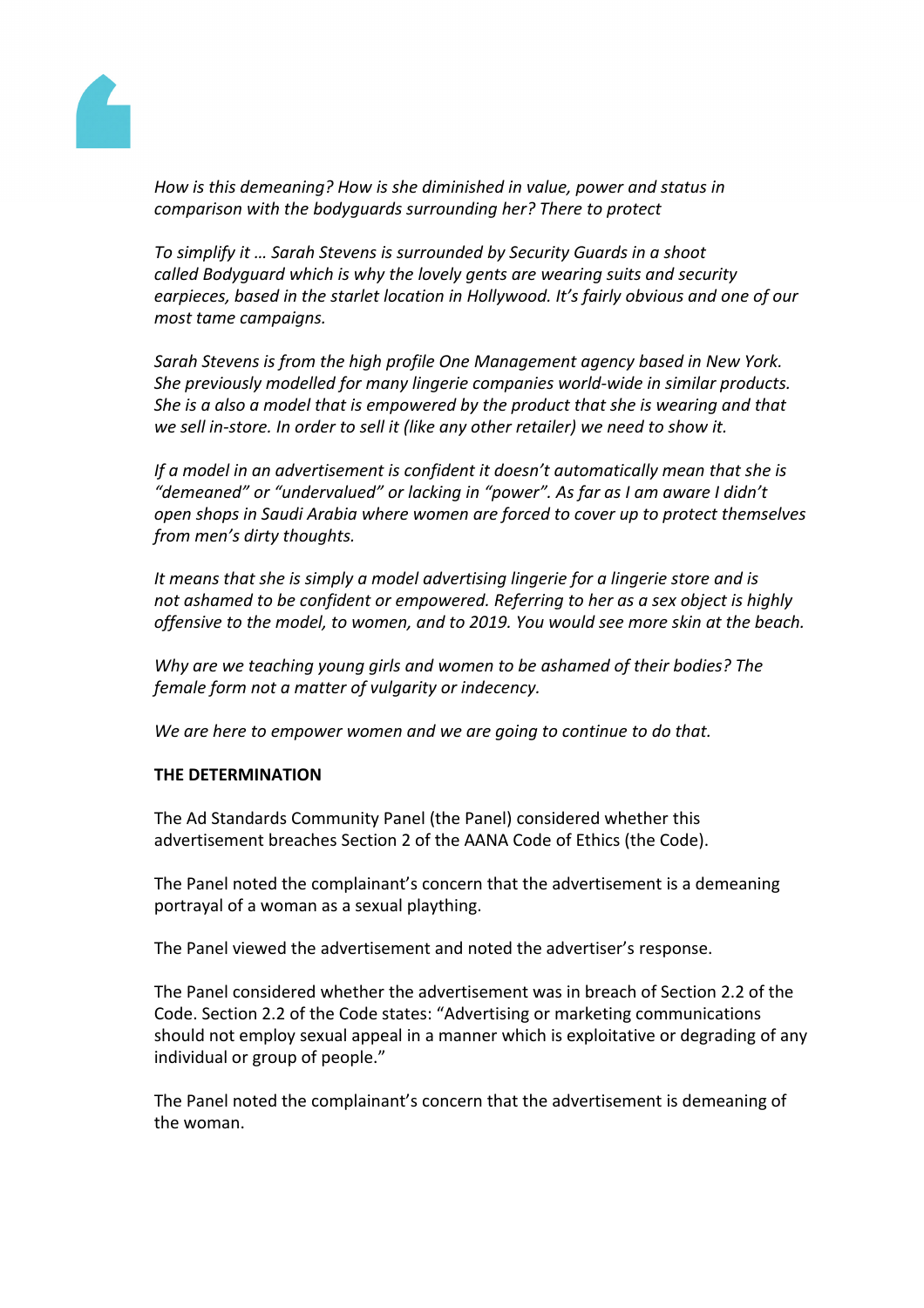ThePanel noted that theadvertised product is lingeriend theadvertiseris justified in showing the productand how itwould be worn provided that in doingso itmeets the provisions ofhe Code.

ThePanel noted the ANA Practice Notwhich providesguidance orthe meaning of the terms exploitative and egrading:

Exploitative (a) taking advantage of the sexual appeared a person, or group of people, by depicting them as objects or commodities; or to focussing on their body parts wherethis bears no direct relevance to theoductor service being advertised. Degrading– lowering incharacteror qualitya personor groupof people.

ThePanel firstconsidered whether the advertisement usedxualappeal.

ThePanel considered that the depiction a woman inlingerieis onewhichmost people wouldconsider tocontainsexual appeal.

ThePanel then considered whether the divertisement used sexual appeal in a manner that was exploitative of an individual or gromf people.

ThePanel noted that it had consideredan advertisementdepicting womenin lingerie surrounded by meim suits in case [0514-1](https://adstandards.com.au/sites/default/files/reports/0514-17.pdf)in which:

"The Boardnoted thatthereis a certain sexualconnotationinferred inthe image that the womenare attending the party as entertainmentor the men and that there is a strong levebf sexualappeal asthe women are dressed lingerie.

TheBoard notedhat it is impossible to telf the womerare intendedo beattending the party ascolleagues as strippers buth the Board's view therewas anobvious imbalance between the men and the women.

A minority of the Board felt that the women appeared confident and derenot in a position that wasin any way inferior to themen.

Themajority of the Board howeveconsidered thathe depiction of an officeparty wassuggestive thathe adultsin the imagedid work together and the Board's view the depiction of womein lingerie and nen in suits at work party was animbalance that was adepiction thatwaslowering incharacterof the womenand did purposefully debaser abuse a persofor the enjoymentof others."

In the currentcase,the Panel consideredthat the woman was depictedas theheroine in the advertisement– as the star beingrotected by bodyguards Her depictionin lingerie was relevant to the product beingadvertised. The Panel considerethat the woman was not epicted in a vulnerable position and was not depicted as an object or commodity.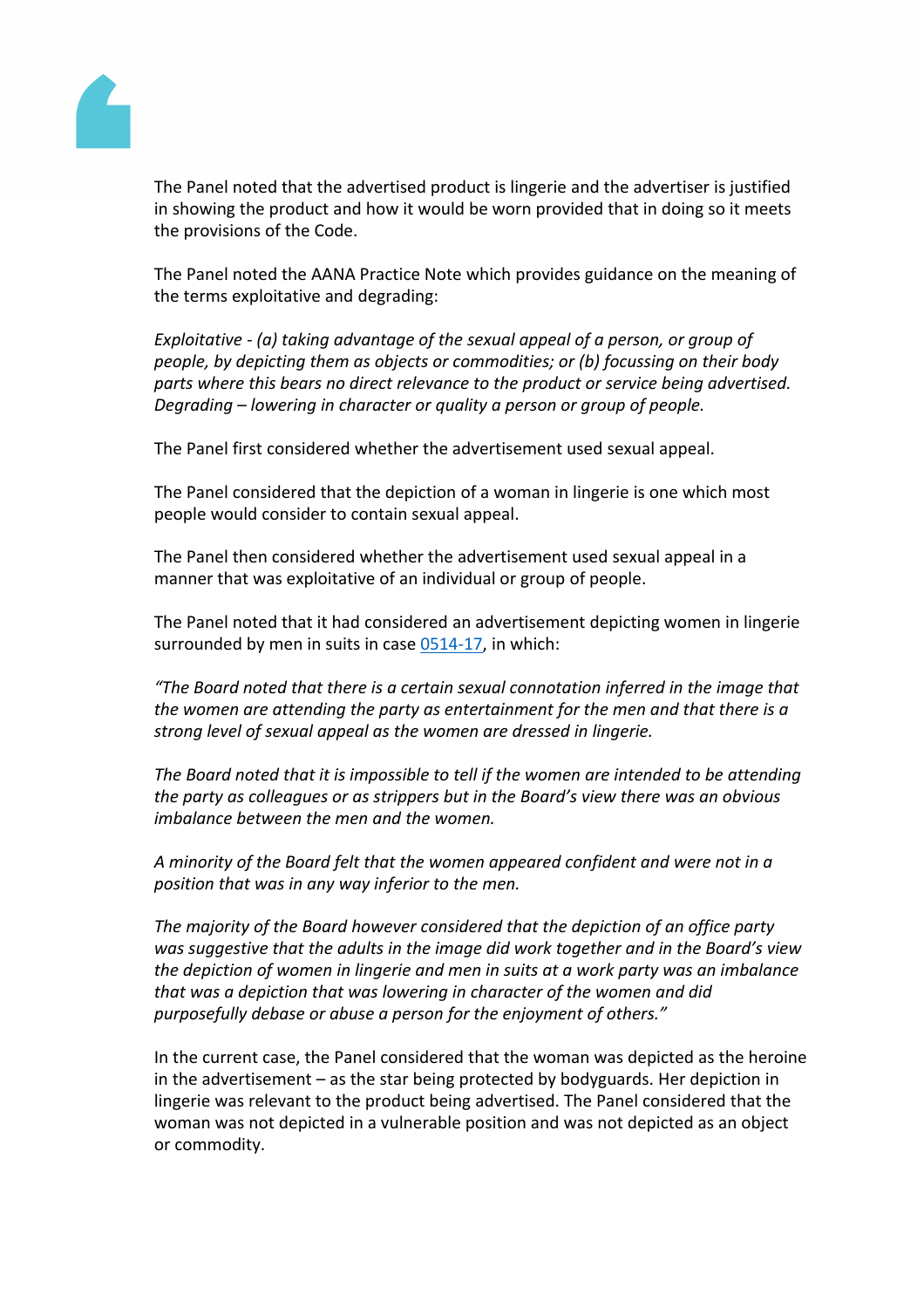

Rather, the Panel considered that the woman is depicted as the powerful focus of the advertisment and that the men in the advertisement are clearly bodyguards and are in her employ or service. The Panel also noted that the men in the advertisement are not looking at the model, but rather outwards to see what is happening around the woman. The Panel considered that there was no focus on a part of the woman's body that was not directly relevant to the product being promoted.

The Panel then considered whether the advertisement used sexual appeal in a manner that was degrading of an individual or group of people.

The Panel considered the woman was shown standing in a way which accentuated the product. The Panel considered that the depiction of a woman modelling lingerie was not a depiction which lowered the model in character or quality.

The Panel considered that the depiction of the model did not lower the character or quality of the model and did not use sexual appeal in a manner that was degrading of the model.

On that basis, the Panel determined that the advertisement did not employ sexual appeal in a manner which is exploitative or degrading of an individual and did not breach Section 2.2 of the Code.

The Panel considered whether the advertisement was in breach of Section 2.4 of the Code. Section 2.4 of the Code states: "Advertising or Marketing Communications shall treat sex, sexuality and nudity with sensitivity to the relevant audience".

The Panel considered whether the advertisement contained sex, sexuality or nudity.

The Panel considered whether the advertisement contained sex. The Panel noted the dictionary definition of sex most relevant to this section of the Code of Ethics is 'sexual intercourse; sexually stimulating or suggestive behaviour.' (Macquarie Dictionary 2006).

The Panel noted that the woman was posed wearing lingerie and considered that such a pose and such attire was not in itself a depiction of sexual intercourse or sexually stimulating or suggestive behaviour. The Panel considered that the advertisement did not contain sex.

The Panel considered whether the advertisement depicted sexuality.

The Panel noted the definition of sexuality includes 'sexual character, the physical fact of being either male or female; the state or fact of being heterosexual, homosexual or bisexual; sexual preference or orientation; one's capacity to experience and express sexual desire; the recognition or emphasising of sexual matters.' The Panel noted that for the application of the term in the Code, the use of male or female actors in an advertisement is not of itself a depiction of sexuality.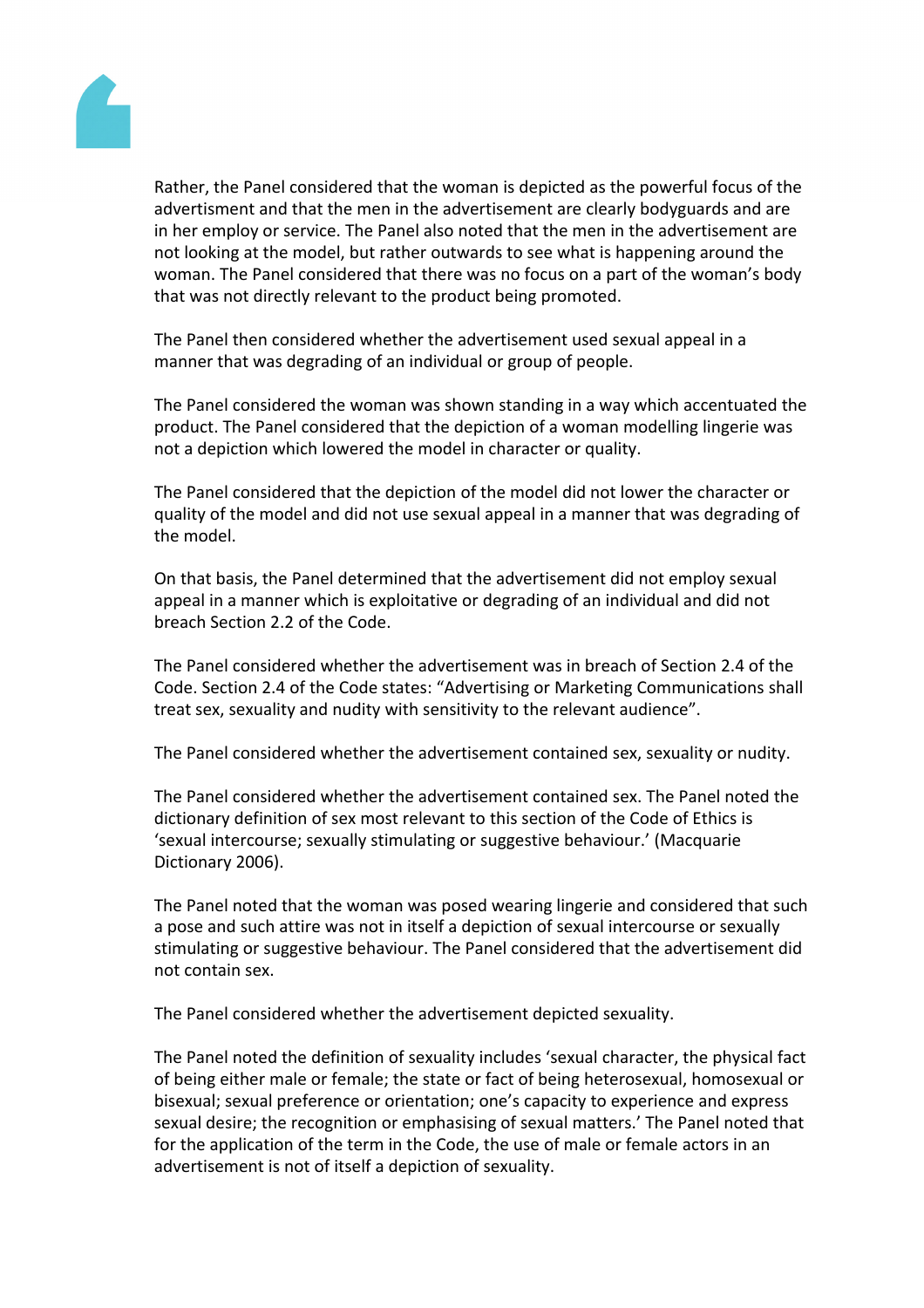ThePanel considered that the image references sexuattersas itis a promotion for a store that sell singerie in awide variety of styles and thathe image of the woman posed in amannerthat suggests shis showing of the lingeries a depiction of the woman expressinger sexuality.

ThePanel noted the Practice Note or the Codestates:

"Images which arenot permitted arethose which are highls exually suggestive and inappropriate forthe relevant audience. Explicit sexual depictions arcomms, particularlywhere thedepictionis not relevant to the productr service being advertised, are generalbojectionableto the community and will offend Prevailing CommunityStandards."

ThePanel considered that the depiction the woman wearing thistyle of lingerie was relevanto the product being promoted. The Panel considered at although itis reasonable foranadvertiser to depicthe product being promoted, the epiction should betreatedwith sensitivity to therelevant audience.

ThePanel considered the meaning of 'sensitive' and note dat the definition of sensitive in this context can be explained as indicating hat 'if you are sensitive to ther people's needs, problems, or feelings, you show understanding and awareness fthem.'

[\(https://www.collinsdictionary.com/dictionary/english/sensitiv](https://www.collinsdictionary.com/dictionary/english/sensitive)e[\)](https://www.collinsdictionary.com/dictionary/english/sensitive)

ThePanel noted that the equirement to considerwhether sexualsuggestionis 'sensitiveto the relevantaudience' is a concept requirinulgem to considerwho the relevant audience iand to havean understanding fhow they might react to or feel about theadvertisement  $-$  the concept of how subtle sexual passions or might be isrelevantto the Panel considering how children, and other settions of the community, mightconsiderthe advertisement.

ThePanel noted that thismageappearsin store windows and onsidered that the relevant audience includes tail and ancillary service workers, people shoppingin the HoneyBirdette store and people ho arenot shopping at loney Birdette butwho are walkingpast the store, and hat this last group would include children.

ThePanel considered that in a shopping centre environment intotunusual to have retailers whopromote women'slingerie and bothing and hat visitorsto the centre would expectto see a rangef stores selling productstirected to thewide variety of adults, children and youngeople.

ThePanel considered that while the style of the lingesige and iseathe woman's pose is not sexually suggestive just because is wearing lingerie. The Panel acknowledged that theexualised naturef the product itselfmaynot beconsidered appropriate tobe advertised in public facing areassome peopleshopping in the centre, includingthose with young children.Howeverin this instance the Panel considered that therewasno sexualmessaging othemesin the advertisementand